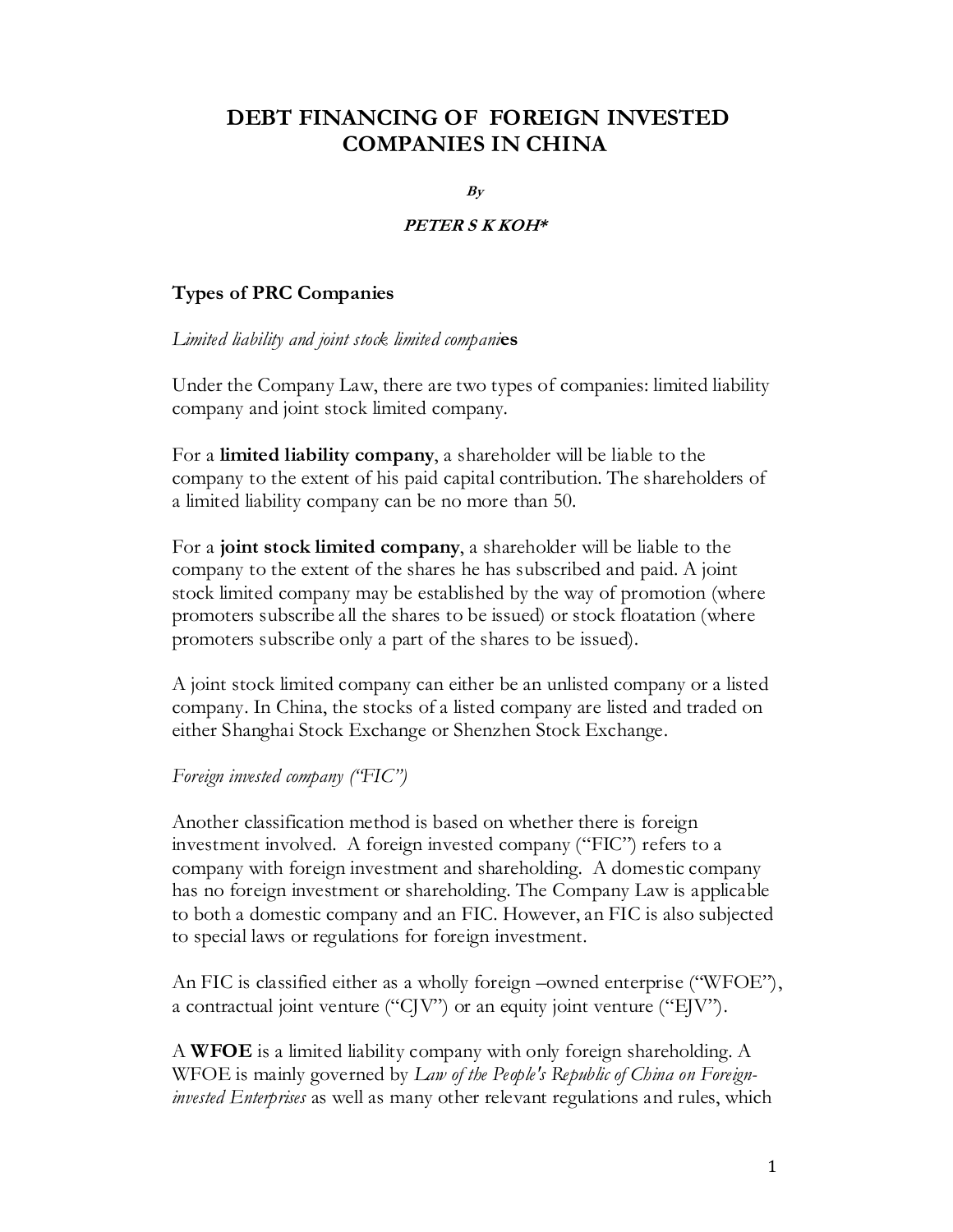make it clear that its structure will be the limited liability company. Only by approval, it can be structured otherwise.

A CJV is a joint venture with both foreign and domestic investors. The CJV contract will be the basis for such joint investment. The contract will include contents such as the investment criteria or conditions for cooperation, distribution of earnings or products, sharing of risks and losses, style of operation and management and ownership of the property at the time of the termination of the contractual joint venture. The establishment and operation of a CJV will be based on the CJV contract as well as the Articles of Association.

Like a CJV, an **EJV** is also jointly invested by Chinese Party and Foreign Party. The parties to the venture share the profits, risks and losses in proportion to their respective contributions to the registered capital of the EJV.

Under Law of People's Republic of China on Chinese-Foreign Equity Joint Ventures as well as many other relevant rules and regulations, an EJV, like a WFOE or a CJV is structured as a limited liability company.

## Foreign invested joint stock limited company

When foreign investment is involved in a joint stock limited company, it can be deemed as a special type of EJV or may be classified simply as "foreigninvested joint stock limited company".

Foreign shareholdings in a foreign-invested joint stock limited company must be no less than 25% of the company's total registered capital and the total registered capital at its minimum level must be RMB 30 million.

In the case that a foreign-invested joint stock limited company is listed, the foreign shareholdings are allowed to be less than 25% of the total shareholding, but must not be less than 10%. The Certificate of Approval for FIC will be revoked as the foreign shareholding is less than 25%, which means that the company is no longer treated as a FIC under PRC la

#### Onshore Debt Financing

Acceptable collaterals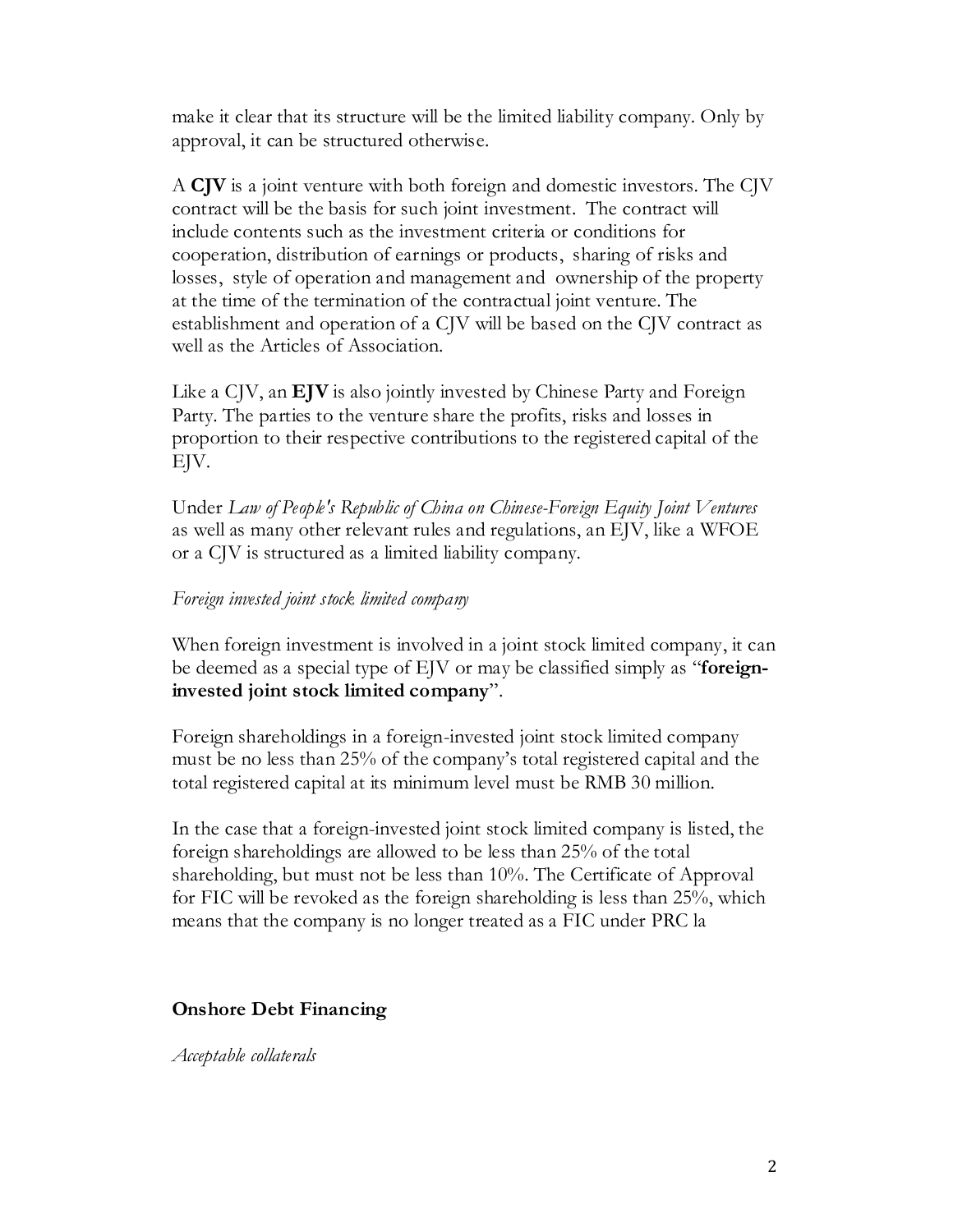Debt financing refers to loans from financial institutions such as commercial banks. Commercial banks rarely provide loans or credit facilities without provision of securities by corporate borrowers. Commercial banks require companies seeking loans to provide Letters of Guarantee or Promissory Bonds or Standby Letters of Credit together with acceptable collaterals such as mortgages or pledges. Credit worthiness or financial standing of the corporate borrower will be taken into consideration in their risk evaluation.

Letter of Guarantee or a Performance Bond can either be provided by a domestic financial institution (for example, a domestic bank) or a nonfinancial enterprise with credit worthiness (for example, the shareholder of the company). When the Letter of Guarantee is provided by a bank, the corporate borrower is usually required to deposit a substantial amount of cash as fixed deposit.

Properties such as real estate, land use rights, machines and equipments<sup>1</sup>, transportation vehicles<sup>2</sup>, either owned by the company itself or by a third party, can be used as collateral properties. Mortgage is always the most desirable security for a bank because of its safety and simple value appraisal.

The properties that can be used for **pledge** are mainly the movable properties, for example, inventory such as raw materials or goods in the warehouse, and instruments including bills of exchange, promissory notes/bank notes<sup>3</sup>, cheques, bonds, bills of lading, negotiable shares or stocks. Other properties include negotiable rights to the exclusive use of trademarks, patents and copyrights can be pledged as well.

#### Wealth management funds

 $\overline{a}$ 

Lately, small and bigger banks have more creative ways to raise funds by establishing private wealth management funds.

However, not all the commercial banks are privileged to establish wealth management. Only a few banks have been approved to do so.

The Measures for the Pilot Management of Establishing Fund Management Companies by *Commercial Banks* were promulgated by both China Banking Regulatory Commission ("CBRC") and China Securities Regulatory Commission

<sup>1</sup> A mortgage contract will be signed and shall be registered with the local AIC. The title documents attached to such machines and equipments will be marked "under charge".

<sup>2</sup> A mortgage contract will be signed and shall be registered with the local transportation authority. The title documents attached to such vehicles will be marked "under charge".

<sup>3</sup> Under Article 73 of the Negotiable Instrument Law of the PRC, a promissory note is an instrument written and issued by a drawer, promising to pay unconditionally a fixed amount of money to a payee or holder at the sight of the instrument. The term "promissory note" used in this law refers to the bank note.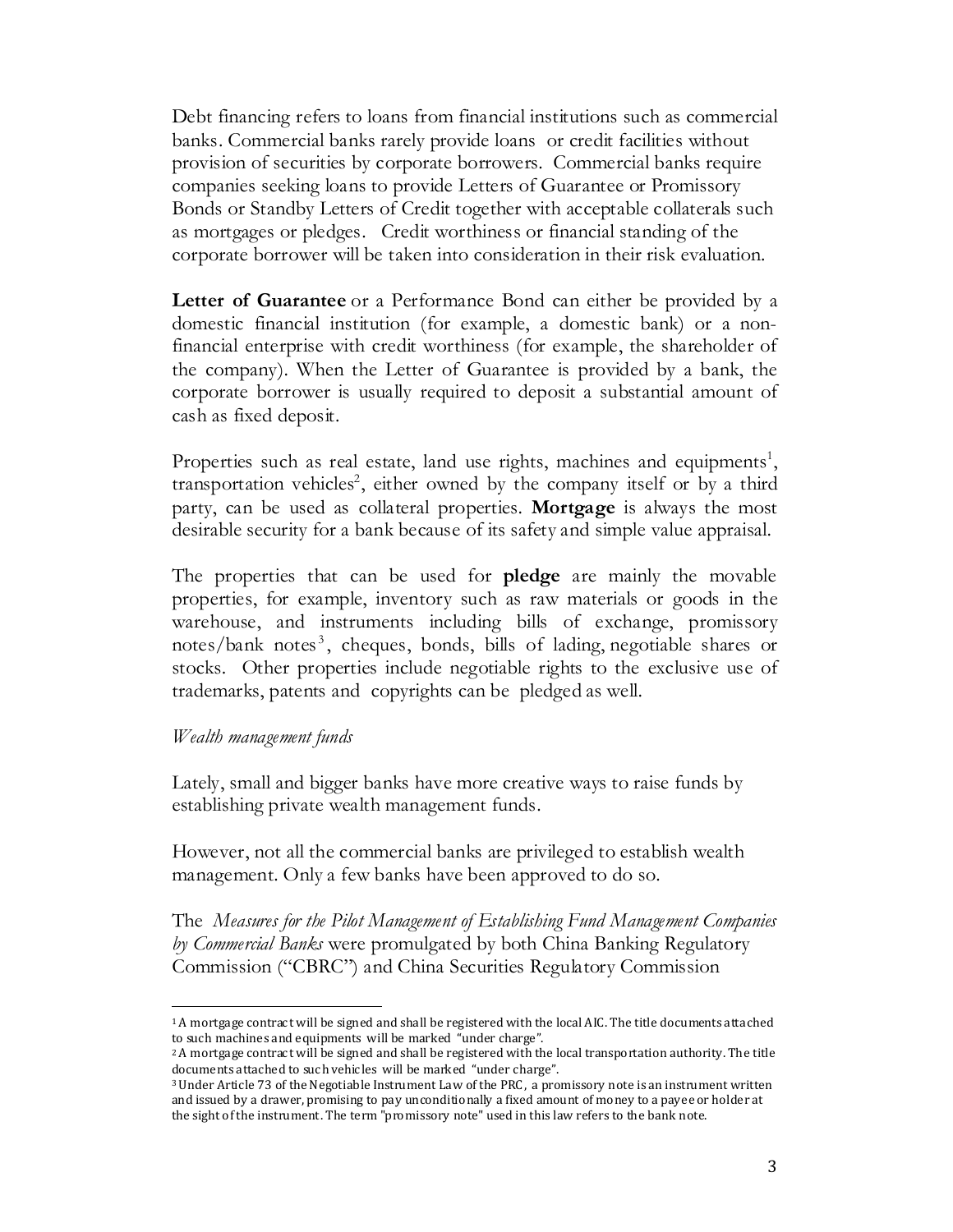("CSRC") in 2005. These measures paved the way for the establishment of wealth management funds from 2005 onwards .

Bank of China, Construction Bank, Industrial and Commercial Bank of China, and Bank of Communications constituted the first group that were approved by CBRC and CSRC to establish subsidiaries dealing with wealth management funds.

The second group included Bank of China, Agricultural Bank of China, China Merchants Bank, Shanghai Pudong Development Bank and China Mingsheng Bank. The third group consisted of city banks, for example, the Beijing Bank.

Allowing commercial banks to establish wealth management funds helps them raise much needed capital during the prevailing credit crunch. However, in the short run, it is still not easy for companies, especially small and medium sized companies, to get loans from banks, mainly due to the credit crunch faced by the banks. As a result, many companies turn to debt financing from non -financial institutions and non-banks, such as private credit companies.

#### Private credit companies

Private credit companies are legal entities in China. They can be either structured as limited liability companies or joint stock limited companies. No special license is required for the establishment of such companies, but there is a need for approval by local government and registration with People's Bank of China ("PBOC").

The permissible interest rate has to be no lower than 9/10 of the benchmark loan rate published by People's Bank of China, and the maximum is 4 times the benchmark loan rate.

Securities may be required. Private credit companies can grant loans with higher interest rates and shorter loan periods without the provision of securities by the borrowers. Companies have to be very careful when they raise funds from private credit companies as not every private credit company carries its money lending business within the legal framework. Partly because of private credit companies not being allowed to raise funds from the public, a high interest rate may be charged in the guise of commission or other fees.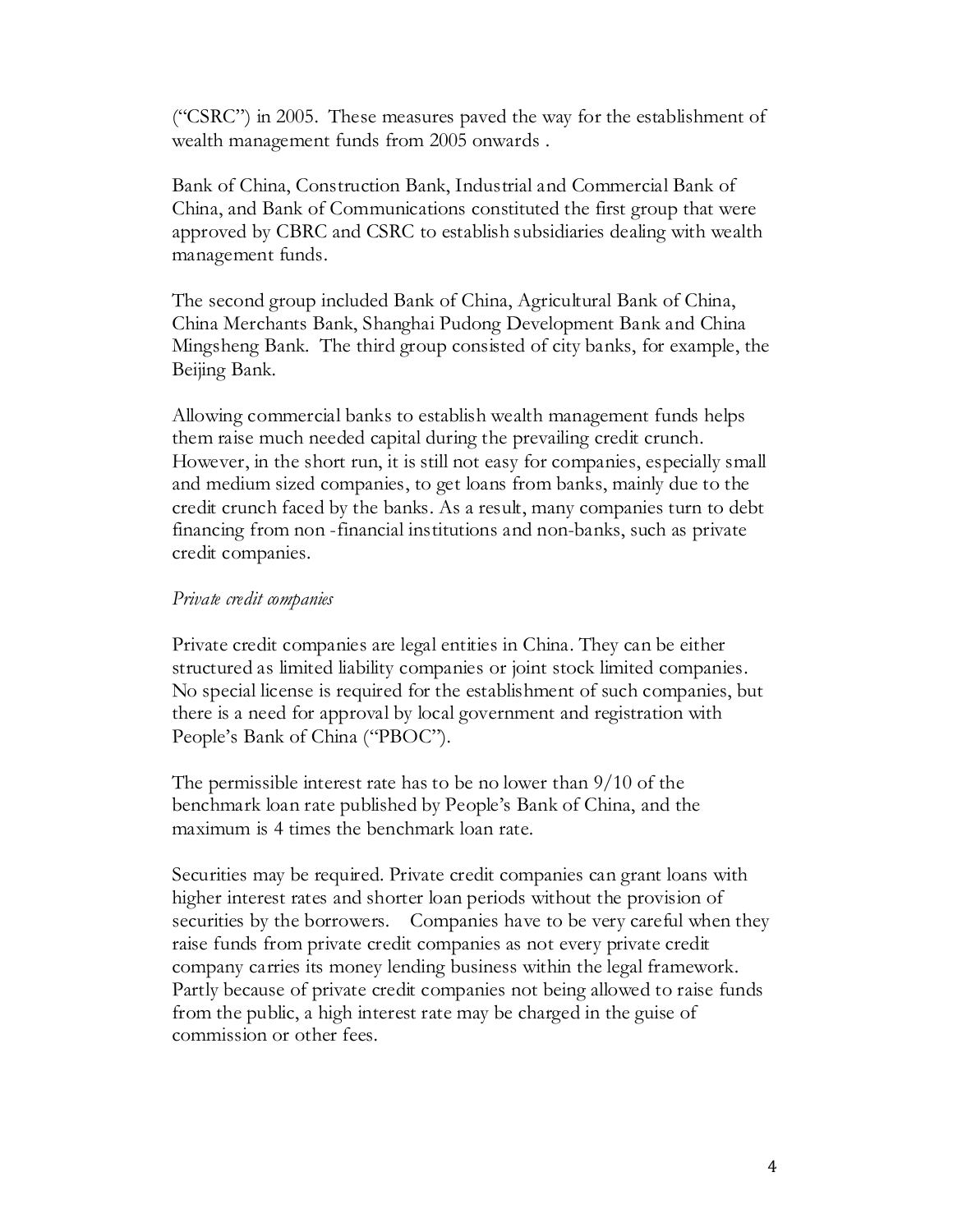There are so many of such companies in Shenzhen and Wenzhou. These two cities are the examples in respect of private credit companies' administration.

Shenzhen has its own local rules regulating the qualification, establishment, operation, risk management and other aspects of private credit companies.

For example, Shenzhen government issued Temporary Measures of Shenzhen for the Pilot Management on Small Credit Companies in 2009. Under these Measures, the maximum registered capital will be RMB50 million in respect of a limited liability company and RMB 80 million in respect of a joint stock limited company. These Measures also have strict provisions regarding the investors/fund distributors to ensure the legality of their financial sources.

Wenzhou is the pilot city for the financial reform recently. Some private credit companies will be re-structured as small rural banks, and the remaining will be placed under stricter supervision. Previously a financing scandal regarding illegal fund raising was reported to take place in Wenzhou and its neighboring cities. Large amount of funds were raised by all kinds of companies including private credit companies from the public at exorbitant interest rates. In the end most of the lenders were not repaid.<sup>4</sup>

#### Corporate bonds

 $\overline{a}$ 

Another source of debt financing for companies is issuance of corporate  $bonds<sup>5</sup>$ .

Compared with bank loans, issuance of corporate bonds allows a company to use the raised funds in a way not limited or interfered by creditors. Also, the company does not have to repay the debts in a shorter term and face cash liquidity. The company will be financially burdened with higher payments upon maturity of the bonds.

Other concerns that may impact a company's decision in issuing corporate bonds include the complicated and strict procedure in obtaining approval from authorities.

<sup>4</sup> See the "Wu Ying" case. Wu Ying was given a suspended death sentence because of credit financing fraud. She established the Bense group and was its Legal Representative. In 2006, she was ranked No 68 in the Hurun Rich list with her total wealth of RMB3.8bn. It was reported that she raised more than RMB773m from the public of which around half was not repaid.

<sup>5</sup> In China, there also exists "enterprise bonds" that are different from corporate bonds, mainly in that enterprise bonds are issued by SOEs or state holding companies, the raised funds usually being invested in specific constructions of railway, highways or power station.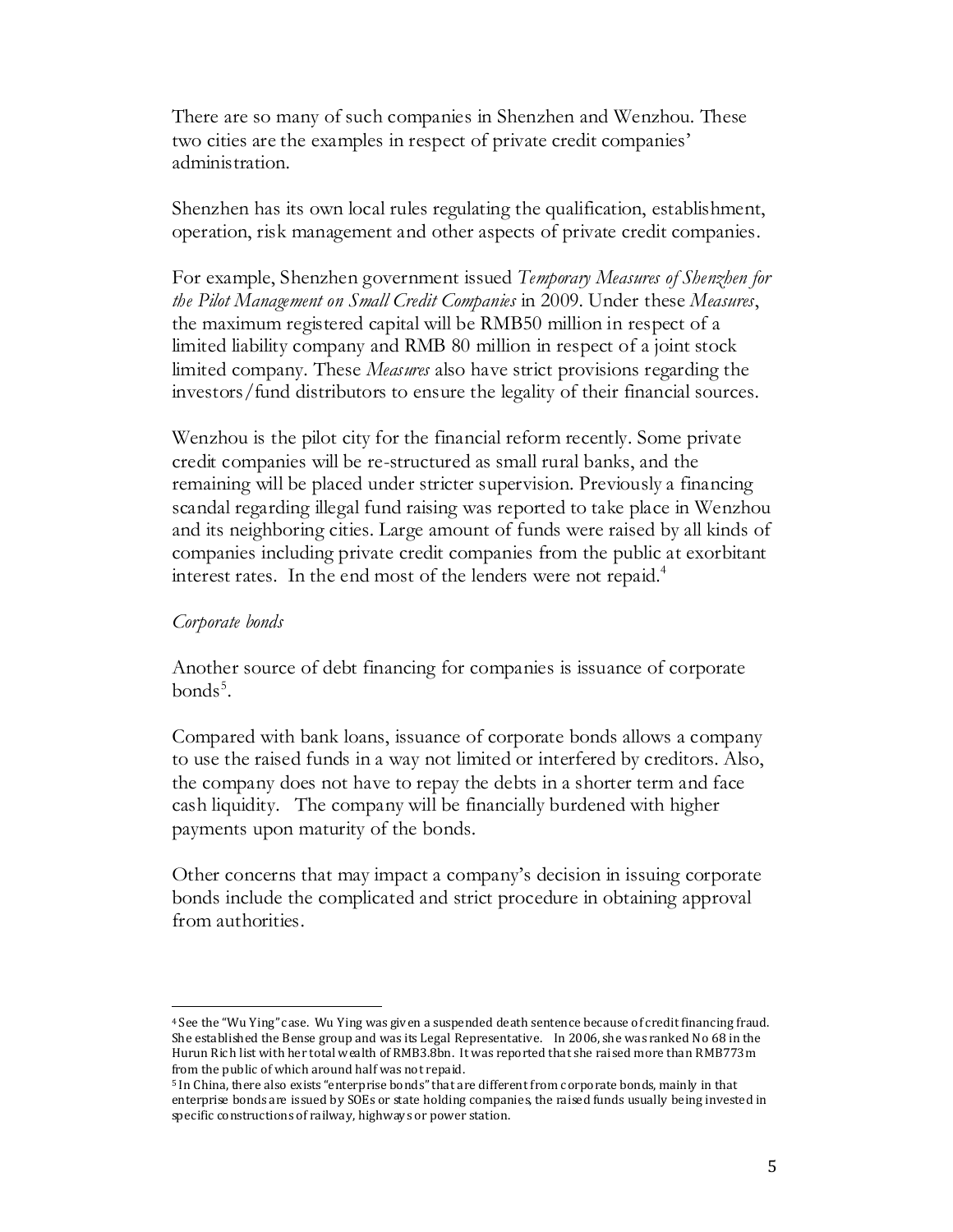Issuance of corporate bonds must be approved by CSRC. Agents including underwriters and sponsors must be employed by the company. This is a heavy expenditure to be borne by the company. The company has to comply with conditions set by relevant laws, for example, the net assets shall not be less than RMB30 million in respect of a joint stock limited company or RMB60 million in respect of a limited liability company. 6

 Almost all the companies approved with issuance of corporate bonds during the past years were listed companies.

## Domestic loan with foreign security

There can also be an onshore loan or line of credit given to a FIC with overseas security. This amounts to " domestic loan with foreign security" and the applicable law for this is the Methods of Administration of Overseas Loan ("The Methods") promulgated by SAFE in May 2013.

Under this scheme, an overseas limited liability company, A1, provides acceptable collaterals, such as mortgage of real estate properties, guarantees from credit worthy shareholders and pledging of shares, to a domestic or foreign bank in Singapore. In lieu of the usual collaterals, fixed deposit amounts can also be placed in the Singapore or foreign bank in Singapore.

The Chinese branch of the Singapore or foreign bank in PRC can extend a line of credit or term loan to the FIC, A2. A2 can be either a EJV, CJV or a WFOE. A1 is the substantial shareholder partner in either EJV or the sole shareholder in the WFOE.

The internal arrangement between the Singapore-based bank and its Chinese branch in PRC can be secured by documentary letter of standby credit. It can also be an arrangement between a Singapore-based bank and a PRC's domestic bank on this basis.

The domestic bank in PRC does not have to register such debt financing but has to provide data to SAFE. Article 18 of the Methods states as follows:

Qualified debtors may have foreign institutions or individuals offer securities for their loans obtained from domestic financial institutions ("domestic loans with foreign securities"). Domestic creditors shall report relevant data to local foreign exchange bureaus in accordance with relevant provisions.

<sup>-</sup>6 Article 16 of Securities Law of the P.R.C.